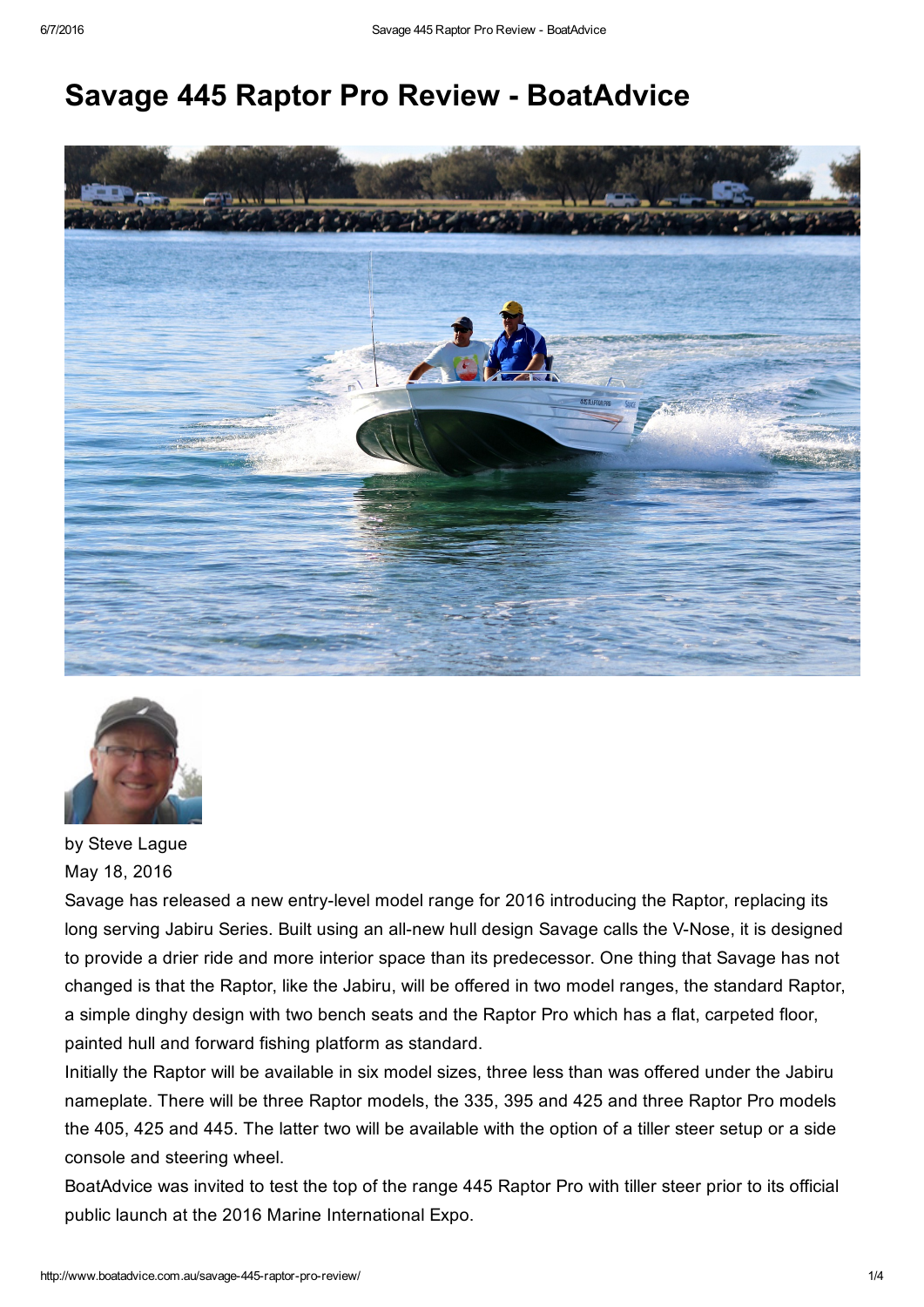### *WHAT YOU GET*

As an entry-level boat the [Raptor](http://www.boatadvice.com.au/savage-reveals-new-2016-models/) Series is built to a price, which means that virtually every feature available on the boat is listed as an option. While this practice keeps the boat more affordable it also means you need to consider the option list carefully when making a purchase, especially if you are keen inland fisherman who is looking at the Raptor Pro range. The boat we tested had many options that I would strongly suggest you tick if it falls within your budget. The first of these was the bow mount for an electric motor.

The fully carpeted forward fishing platform, which is standard, is not only a great area for standing and tossing lures but can be a great storage area if you elect to have the optional lockers included. On the test boat there were five lockers. One carried the anchor, there were lifejackets in another and the battery casing to hold a second battery if you fit an electric motor in a third. And there was still plenty of room for tackle boxes, and all the bits and pieces you want for a day on the water. You can also opt for a live bait tank to be fitted in this area and while it was not on the test boat, again, it would be a very handy addition. Without these additional storage areas you are going to find deck space is quickly eaten up with eskies and boxes for your safety gear and all the other bits and pieces you need in a boat.

The only other storage area on the **[Savage](http://www.boatadvice.com.au/savage-scorpion-525-review/) 445 Raptor Pro is under the bench across the transom**. On the test boat the 25-litre fuel tank was on one-side with enough space for all you valuables on the other, though I would also be putting them in a waterproof bag.

The 445 Raptor Pro comes standard with two pedestal seats and five inserts, including one on the forward casting platform. Two of the inserts are situated at the rear of the boat so you can drive the tiller steer from the left or right hand side. While both seats can placed at the back at the same time with this configuration I found steering a little more difficult. I found it much better with the passenger seat situated in a more central position.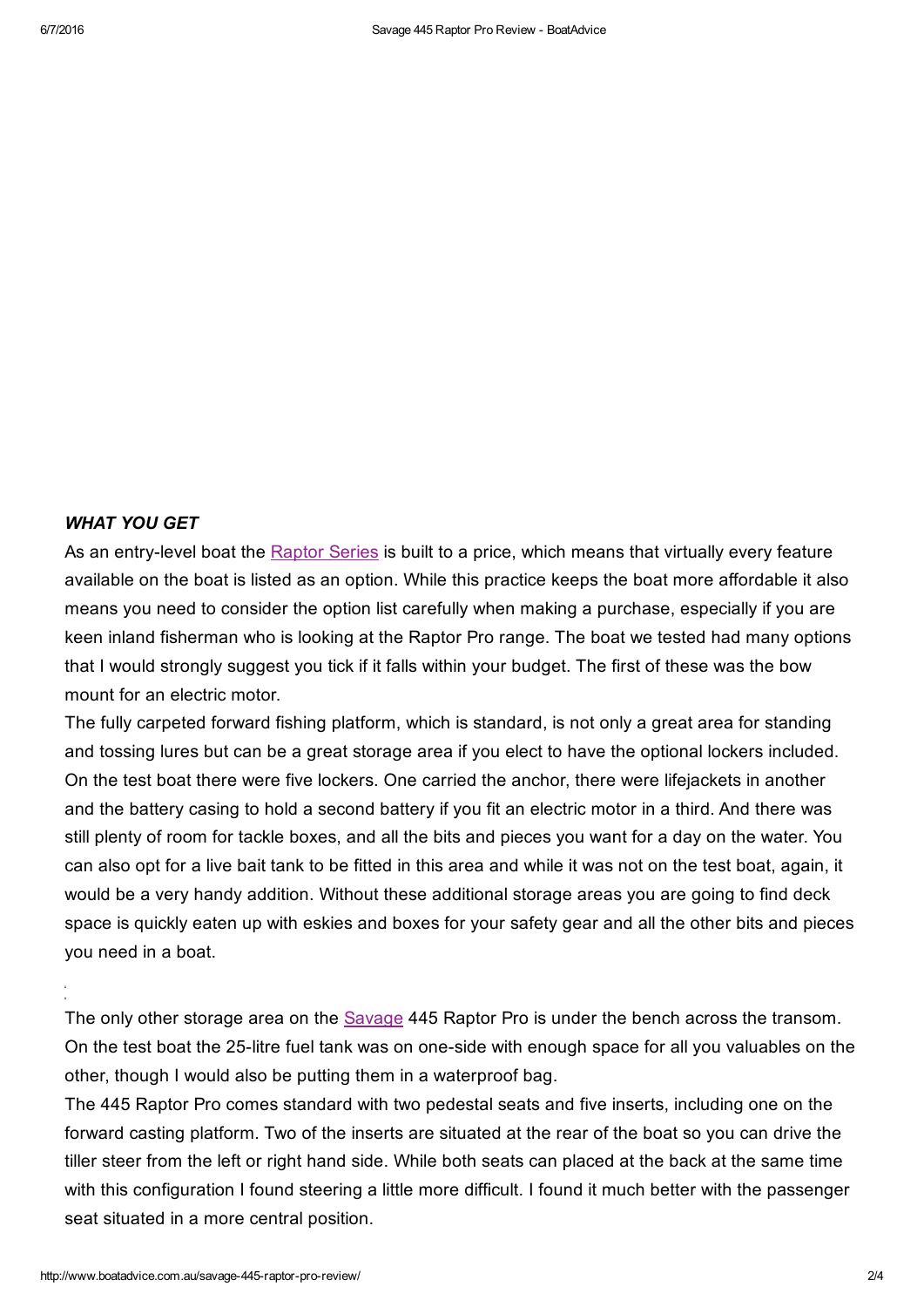The top of the gunwales on the Raptor Pro are nice and wide and there are two rod holders fitted as standard, I would have at least two more fitted so you had a couple at the front and back of the boat. There are also side rails at the front and back of the boat that are handy for hanging onto while the boat is underway.

If you wanted to fit a small sounder or multi function display unit it would have to be mounted on the top of the gunwale or you would need to have a bracket made to fit on the side.

Cockpit space is very good for a boat of this size, two people could comfortably fish, and the carpeted floor is comfortable under foot.

## *POWER*

The 445 Raptor Pro is built to handle a maximum of 50hp but 40hp is the recommended engine size for the 4.48m long tinnie. A 40hp [Evinrude](http://www.evinrude.com/en-au/engines/etec_inlines/etec_40_inline) Etec outboard with electric key start was fitted to the test boat. The key position, at the beginning of the tiller next to the engine was not difficult to reach or find. For convenience, Evinrude fit stop and start buttons close to the throttle on the tiller while the engine tilt button is also at the end of the tiller and is easy to operate with your thumb. There were no electronics fitted to the boat the GPS on my phone revealed a cruising speed of around 13 knots (25km/h) on nice flat water and a top speed of 25 knots (47km/h), which felt pretty fast in this style of boat.

## *ON THE WATER*

The Raptor series utilises a brand new hull design Savage has called the V-Nose which gives the boat a sharper entry than the Jabiru it replaces. The hull is also slightly wider at the bottom. What this means is that you should get a drier and more stable ride. We tested the boat on the protected waters of the Gold Coast Broadwater, exactly the type of conditions the boat is designed for, and it was hard to fault. The ride was comfortable, and dry, though I would venture to say that because of the wide flat bottom the ride would become quite hard in rougher conditions. Turning was good for this style of boat with the back end sliding in a controlled and predictable manner. The up side of the new design was the stability of the hull at rest. Even with three people standing on one side of the boat the lean was only slight.

# *ON THE TRAILER*

The 445 Raptor Pro will come standard on a new aluminium TALL 749 trailer built in-house by Telwater.

Because the trailerable weight of this package is under 750kg it means the trailer does not need brakes and can be towed by all but the smallest cars on the market.

TALL 749 is fitted with Teflon coated skids so it is an easy operation to drive the boat on and off. It can also be used just as easily manually and could easily be handled by one person.

## *OVERVIEW*

The Savage 445 Raptor Pro is an ideal boat for somebody looking for an inshore fishing boat that is not going to break the bank. It rides nice and flat with no spray, is extremely stable and easy to handle. Getting it on and off the trailer can be done single handedly and most family vehicles will tow